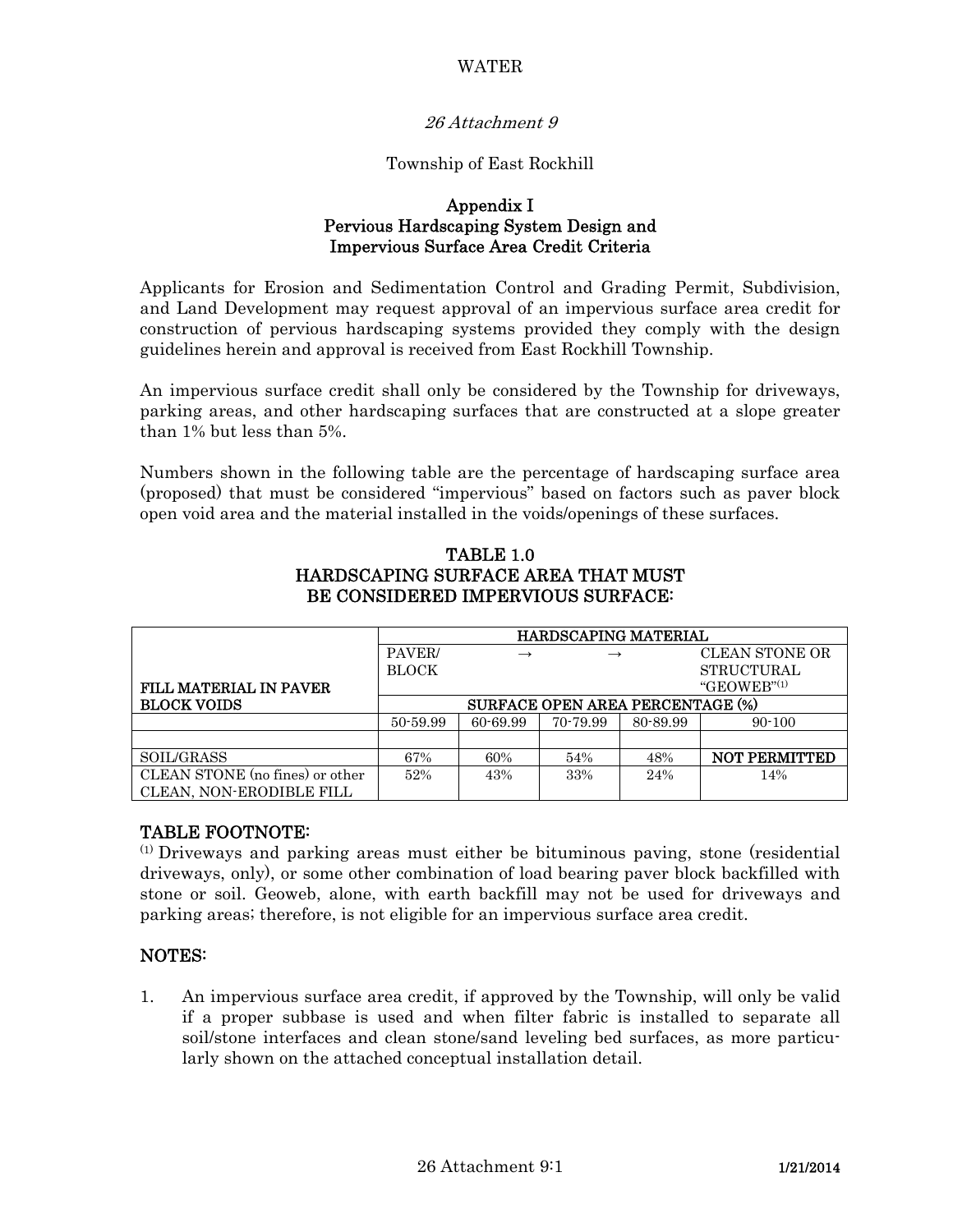# EAST ROCKHILL CODE

- 2. Pervious hardscaping systems with less than 50% open surface void percentage is not eligible for an impervious surface credit and the entire surface of such hardscaping will be considered 100% impervious for the purpose of calculating on-site impervious surface area and stormwater runoff. However, such systems may be considered a "best management practice" if constructed in compliance with the criteria herein.
- 3. The hardscaping surface area which is intended and approved for impervious credit must be fully protected (by super silt fence) during the entire construction process to prevent compaction of the underlying soils. A note must be added to the plan indicating this requirement.
- 4. The sequence of construction must specify the area of pervious hardscaping may only be constructed upon stabilization of the remainder of the site to prevent sediment from contaminating the surface.
- 5. General design and construction of these surfaces must conform to the attached construction detail and installation and maintenance procedures for the designated pervious hardscaping system must be identified on the plan.
- 6. Each request for impervious credit must include the manufacturer, style/product number, surface open area percentage (as identified by the manufacturer), and product data sheets. This information must also be shown on the plan including a notation that hardscaping system may only be modified with the written approval of the Township. No other "paver" block or stone may be substituted for that approved.
- 7. If the impervious surface credit is approved by the Township, the resulting ("net") total of impervious surface area from the "paver" must be included in the impervious surface tabulation which must also identify the total area of "paver" block and percentage of hardscaping area that must be considered impervious (refer to Table 1.0). The calculation of impervious surface area (refer sample herein) must be shown on the plan.
- 8. All applications for impervious surface area credit shall be reviewed by the Township Engineer for completeness and technical content to satisfy the above requirements and any other applicable ordinance requirements. Design and installation must be permanent and will be evaluated based on criteria herein, feasibility, effectiveness, and longevity. The Township retains the right to require infiltration testing at pervious paver locations, as well as the right to deny any application due to unforeseen circumstances unique to the site or application. Finally, construction of the pervious hardscaping system must be inspected by the Township Engineer with advance notice of 48 hours to schedule required inspections.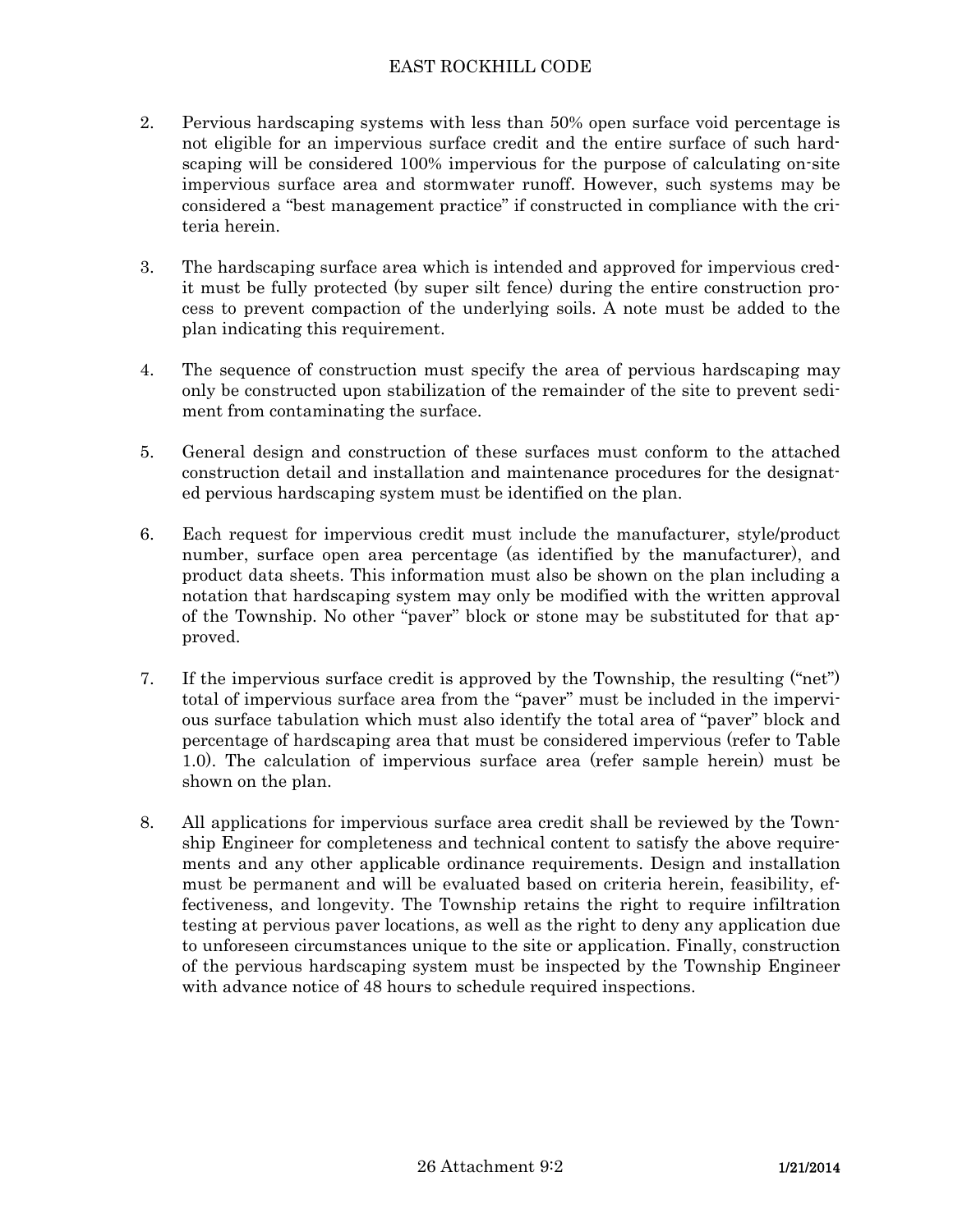#### WATER

# CALCULATON OF HARDSCAPING SURFACE THAT MUST BE CONSIDERED IM-PERVIOUS SURFACE AREA:

Proposed Pervious Hardscaping Surface Area = PHSA

Percentage of (Hardscaping) surface that must be considered Impervious (from Table  $1.0$ ) = PI

Total Area of Hardscaping Surface that must be considered Impervious = TI

 $TI = PHSA \times (PI \div 100)$ 

## SAMPLE CALCULATIONS:

1. If 1,250 SF of lot area is covered with "Hastings Checkerblock" (70% open area) with voids backfilled with clean stone, the quantity of hardscaping area that must be considered impervious surface area is:

1,250 SF x  $(33\% \div 100)$  (from **Table 1.0)** = 413 SF = TI; therefore the "impervious" surface credit" would be:  $1,250$  SF  $-$  413 SF = 837 SF

2. If 1,436 SF of lot area is covered with "Presto Geoweb" and backfilled with clean stone, the quantity of hardscaping area that must be considered impervious surface is:

1,436 SF x  $(14\% \div 100)$  (from **Table 1.0)** = 201 SF; therefore the "impervious surface credit" would be:  $1,436$  SF  $- 201$  SF =  $1,235$  SF